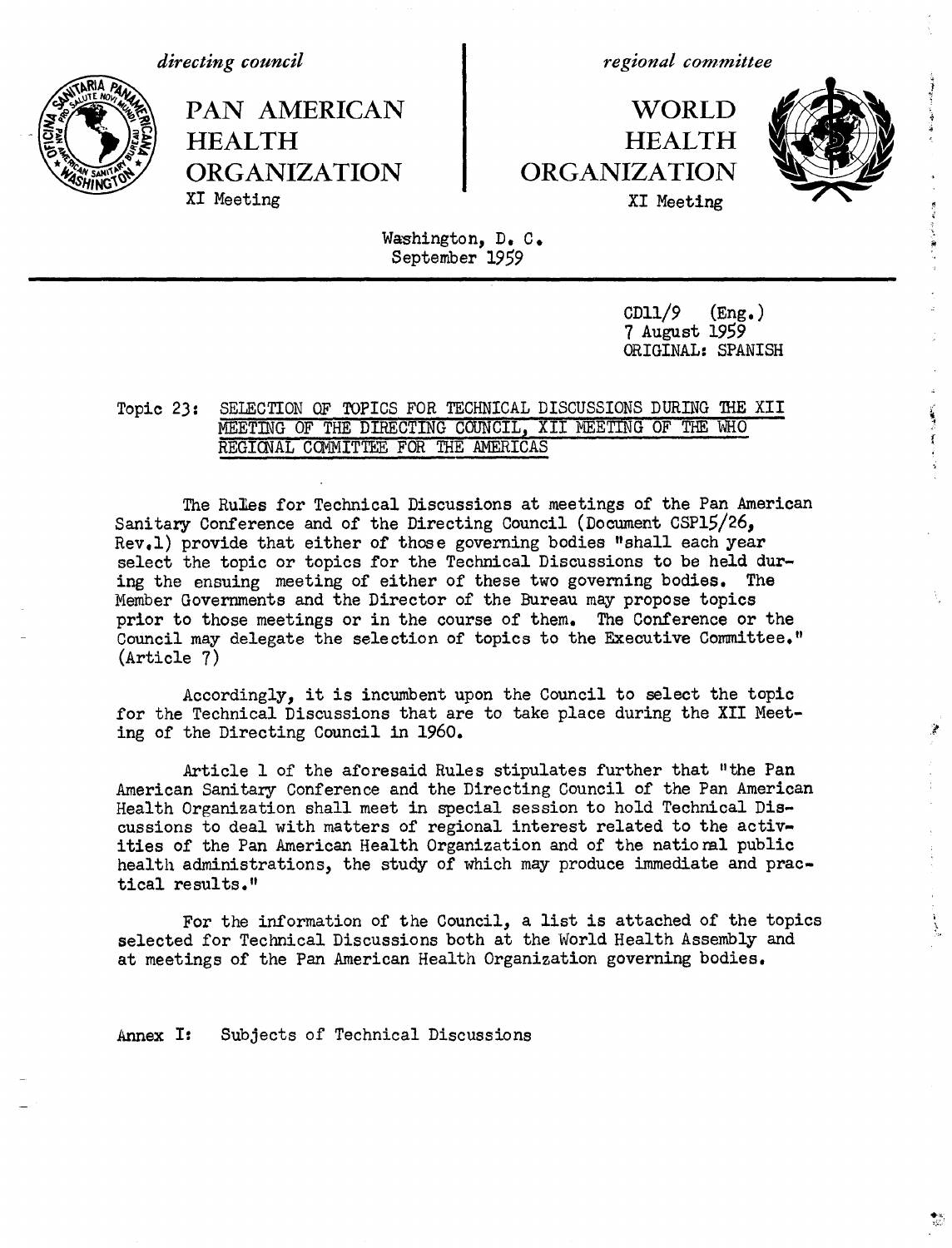$CD11/9$  (Eng.) ANNEX I Page **1**

and the state

### SUBJECTS OF TECHNICAL DISCUSSIONS

# Pan American Health Organization

1953 - Directing Council

Nutrition Programs in Public Health Services

1954 - Pan American Sanitary Conference

- 1. Methods of Improving the Reliability of Raw Statistical Data Required for Health Programs
- 2,. Control of Infant Diarrheas in the Light of Recent Scientific Progress
- 3. Application of Health Education Methods in Rural Areas in Latin America

# 1955 - Directing Council

- 1, Methods of Improving the Education of Public Health Personnel
- 2. Medical Care in Rural Areas

## 1956 - Directing Ceuncil

Methods for the Preparation of National Public Health Plans

### 1957 - Directing Ceuncil

Bases and Methods for the Evaluation of Health Programs

 $\mathcal{L}_{\mathrm{max}}$ 

### 1958 - Pan American Sanitary Conference

The Prevention of Accidents in Childhood

### 1959 - Directing Council

Technical, Financial and Administrative Aspects of Water Supply in the Urban Environment in the Americas